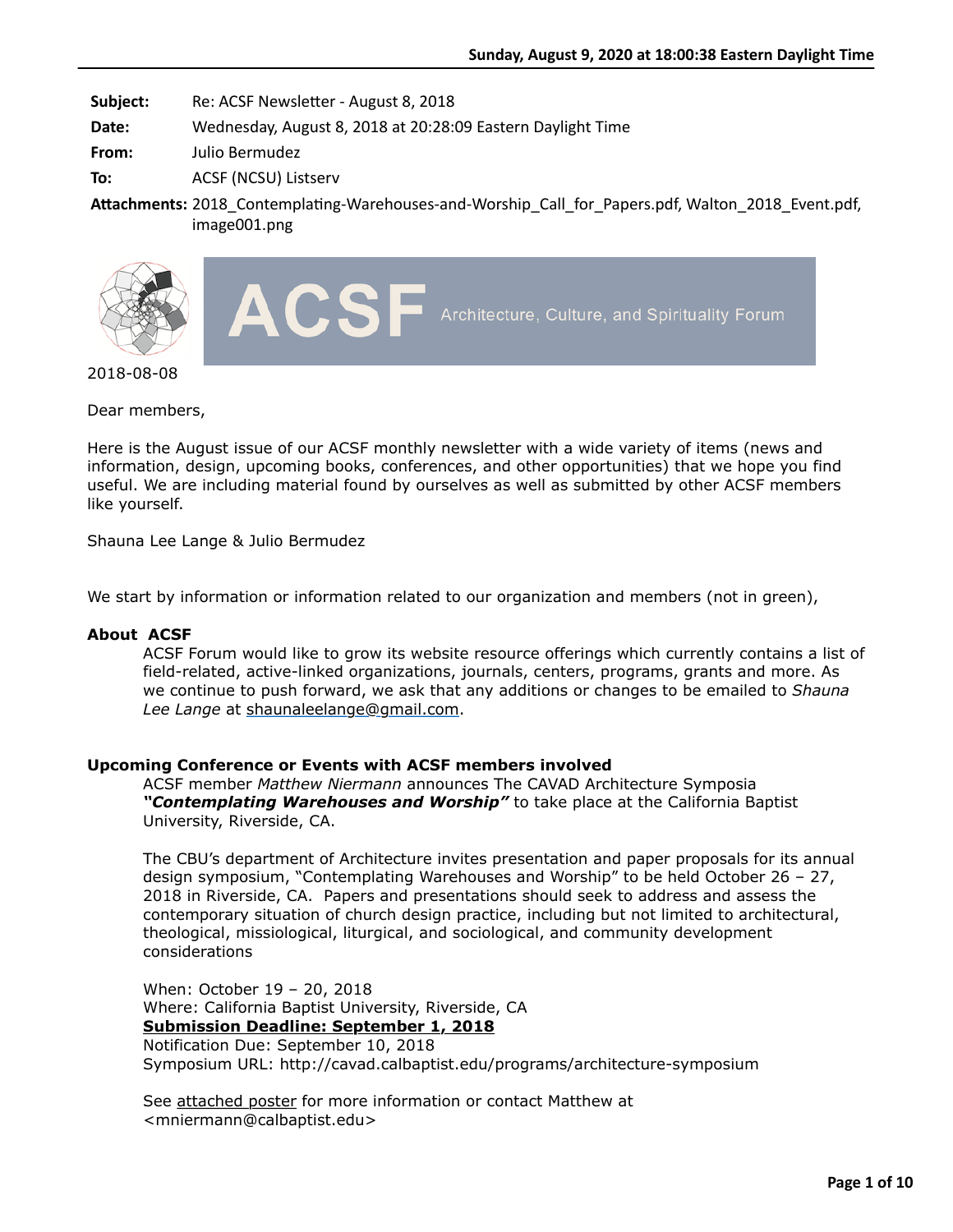#### --------------------------------------------

#### From ACSF member Andrea *Andrea Longhi*

The Pontifical Council of Culture, that organizes a Symposium of the national delegates of **Episcopal Conferences (and scholars interested) about the reuse and valorisation of decommissioned churches**. The event will take place in Rome on 29-30 November 2018.

In parallel to the Symposium, a call for posters, coordinated by the Politecnico di Torino, about academic research in this field was launched some days ago. The aim is to take advantage from the media exposure given by the Symposium, in order to highlight the plurality of research conducted in the academic frameworks. The selected posters will be presented in an exhibition at the Pontifical Gregorian University, partner of the event and venue of the Symposium, and they will be published in the proceedings of the conference. For what concerns the activities of the Symposium, no presentations are foreseen.

We hope the event would represent an important step in developing an international network in the field of the reusing of decommissioned churches. Here are the links to the event and the call:

<http://www.cultura.va/content/cultura/it/eventi/major/dismissione.html> [http://www.r3c.polito.it/news/decommissioning\\_and\\_reusing\\_churches\\_issues\\_and\\_research](http://www.r3c.polito.it/news/decommissioning_and_reusing_churches_issues_and_research_perspectives_call_for_posters_and_papers) \_perspectives\_call\_for\_posters\_and\_papers

If you need more information, please contact Andrea Longhi <andrea.longhi@polito.it>,

# --------------------------------------------

# **10th Anniversary Walton Critic Speaker Series**

ACSF member *Julio Bermudez* announces a major event celebrating the 10th Anniversary of the Walton Critic program at the Catholic University of America (Washington DC) to take place October 24-27, 2018. The event is free to all attendees. As the attached poster indicates, we are going to have 6 past/present Walton Critics visiting our school to give lecture, participate in a panel discussion about spirituality in architectural education, and open design crits. Theu are *Juhani Pallasmaa* (2011 Walton Critic, Finland), *Alberto Campo Baeza* (2012 Walton Critic, Spain), *Eliana Bormida* (2014 Walton Critic, Argentina), *Mike Crosbie* (2015 Walton Critic, USA), *Prem Chandavarkar* (2016 Walton Critic, India), and *Susan Jones* (2018 Walton Critic, USA). Notice that all these remarkable architects are all members of ACSF! The series of event are all free and open to the public. The final schedule will be available in early September but you may contact Julio for more info: <Bermudez @cua.edu>

#### --------------------------------------------

ACSF member *Luigi Bartolomei* announces that my Department of Architecture) in collaboration with Centro Studi Ghirardacci [\(www.ghirardacci.org\)](http://www.ghirardacci.org/) are promoting a new **conference on the Role of the Architect between myth and required technical skills**.

Deadline for abstract is August 31st, and authors of best abstract will be asked for an interview for the "IL GIORNALE DELL'ARCHITETTURA" already before the conference. Then in Ravenna we will have the chance to debate with some well-known invited architects on the evolution in the role of the architect. Here is a link to the call for papers[:http://www.ghirardacci.org/iniziative.asp#](http://www.ghirardacci.org/iniziative.asp)

### **Publications**

ACSF member *Gonzalo Rios* announces his new book (in Spanish) Poetica de un Mundo Habitado (Printed by Santa Maria Catholic University. Arequipa, Peru, 2018). More information available here: [http://www.arcadiamediatica.com/libro/poetica-de-un-mundo-habitado](http://www.arcadiamediatica.com/libro/poetica-de-un-mundo-habitado-i_34088)i\_34088

An English version of this book is planned for release later this year (Translation: Ryan Nicholson). A teaser is available here: <https://youtu.be/PSY9Wi4n0oI>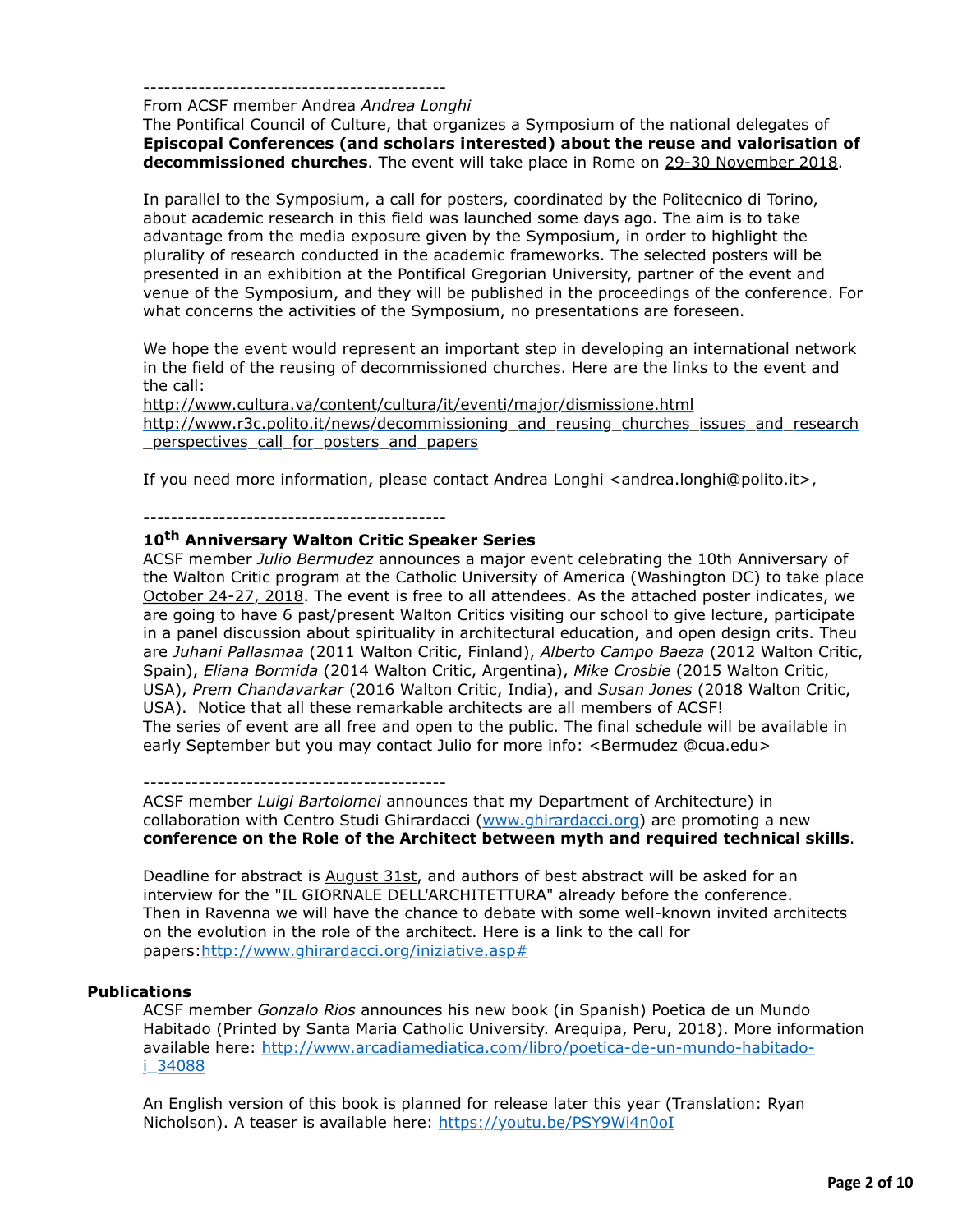--------------------------------------------

ACSF member *Esteban Fernández-Cobián* announces publication of proceedings of 2017 Conference

<http://www.arquitecturareligiosa.es/index.php/AR>

On October 31, 2017, five centuries have passed since Martin Luther nailed his theses on the door of the castle church in Wittenberg (Germany), initiating a reforming process of Christianity that has marked the history of the Western Civilization.

During the last few years we have witnessed a progressive rediscovery of the impact of the Reformation on the construction of modernity. However, the study of its influence on the religious architecture of the twentieth century has hardly been approached, although its influence - whether by opposition or approximation, both in the buildings made for the reformed cult and in Catholic architecture - has been enormous.

It is difficult to explain the scarce theoretical production of Protestant architecture throughout these five hundred years of history. Perhaps the key lies in the very essence of Protestantism, which resituated man as the only place in which God dwells.

The V International Conference on Contemporary Religious Architecture held in Santiago de Chile from August 23 to 27, 2017 undoubtedly was a good time to exchange views on these issues. This material is available here:<http://www.arquitecturareligiosa.es/index.php/AR>

### **NEWS & ARTICLES**

**Bolivia to build museum at bottom of 'sacred lake'** (appeared in Phys Org) <https://phys.org/news/2018-07-bolivia-museum-bottom-sacred-lake.html>

Bolivia is to build an underwater museum in its sacred Lake Titicaca, the culture minister said. The move comes after thousands of priceless artifacts were discovered at the bottom of the abyss. "It will be both a tourist complex and a centre for archeological, geological and [biological research,](https://phys.org/tags/biological+research/) which will make it the only one in the world," culture minister Wilma Alanoca said on Tuesday.

--------------------------------------------

**Iceland's fastest growing religion will soon complete the first temple to Thor and Odin in 1000 years** (appeared in the Business Insider) [https://nordic.businessinsider.com/icelands-fastest-growing-religion-will-soon-complete-the](https://nordic.businessinsider.com/icelands-fastest-growing-religion-will-soon-complete-the-first-temple-to-thor-and-odin-in-a-1000-years--)first-temple-to-thor-and-odin-in-a-1000-years--

The Norse gods are making a strong comeback after a thousand years in the shadows. Outmaneuvered by Christianity around year 1000, Nordic paganism is now Iceland's fastest growing religion. From 570 members in 2002, the 'association of the faith of the Æsir' –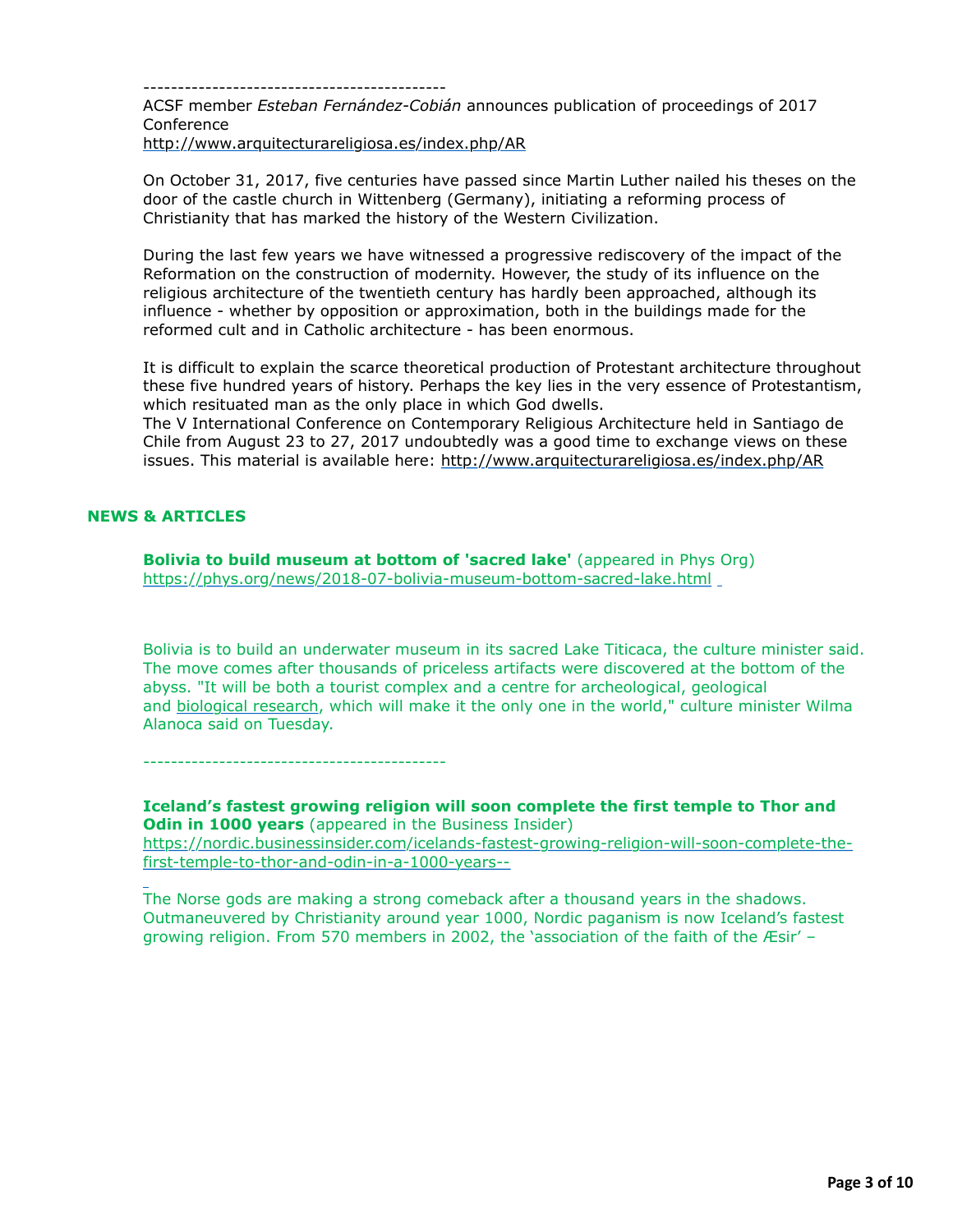Ásatrúarfélagið – now numbers 3900 Icelanders, making it the largest non-Christian religion in the country.

 $g_{\rm eff}$  religion. From 570 members in 2002, the faith of the faith of the  $E$ sir' –  $E$ 

### --------------------------------------------

**AIA's Interfaith Design (tag #interfaithdesign)** has a Knowledge Community on AIA's [website and is trying to grow a community on Facebook. Like, follow, contribute for daily](https://network.aia.org/interfaithdesign/home) offerings.

### --------------------------------------------

--------------------------------------------

### **WHY BEAUTY MATTERS TALKS**

Several of the talks of Morphē's *Why Beauty Matters* conference in London were recorded including Ben Quash and Roberta Green Ahmanson speaking on *Why Beauty Matters*. Professor of Theology and the Arts Ben Quash discussed theologies of beauty from medieval ideas to modern, followed by a journey around the art of different Christian traditions across the globe with philanthropist and writer Roberta Green Ahmanson. You can download the talks [here.](https://morphearts.us4.list-manage.com/track/click?u=0ed54006c8dff8655c4f10917&id=751995bb01&e=d8d28163a3) [www.morphearts.org](https://morphearts.us4.list-manage.com/track/click?u=0ed54006c8dff8655c4f10917&id=f837c52237&e=d8d28163a3)

**On Architecture and Neuroscience with Sarah Robinson 2018 (interview)** <https://www.youtube.com/watch?v=us8mMKUi1cc>

*This interview between Vittorio Gallese, cognitive neuroscientist and professor at the University of Parma as well as at the Institute of Experimental Aesthetics at the School of Advanced Studies at the University of London and Columbia University in New York and the architect Sarah Robinson was funded by the Dreihaus Foundation in Chicago, Illinois. We would like to acknowledge and thank them for their support. An abridged version of this interview is available at:*

[https://www.academia.edu/37134687/Interview\\_on\\_Architecture\\_and\\_Neuroscience\\_with\\_Sa](https://www.academia.edu/37134687/Interview_on_Architecture_and_Neuroscience_with_Sarah_Robinson_2018) rah\_Robinson\_2018

--------------------------------------------

### **John Chiara's Uncanny City** (appeared in the New York Times)

https://www.nytimes.com/interactive/2018/07/12/magazine/john-chiara-uncanny-city[photography.html?hpw&rref=magazine&action=click&pgtype=Homepage&module=well](https://www.nytimes.com/interactive/2018/07/12/magazine/john-chiara-uncanny-city-photography.html?hpw&rref=magazine&action=click&pgtype=Homepage&module=well-region®ion=bottom-well&WT.nav=bottom-well)region&region=bottom-well&WT.nav=bottom-well

New York has rarely looked as grand and otherworldly as it does in these photographs

--------------------------------------------

**The most beautiful building in every US state, according to people who live there** (appeared in Business Insider)

<https://www.businessinsider.com/most-beautiful-buildings-in-the-us-2018-7>

The Kauffman Center for the Performing Arts in Kansas City, Missouri. Architecture is a powerful form of art. When a city builds a library, train station, school, or museum that adds to the streetscape, it can transform a neighborhood and increase emotional well-being of residents. We asked readers to name the one architectural masterpiece they adore in their state. Responses ranged from a cliffside church to a famous lighthouse. Here are the most beautiful buildings in every US state, plus …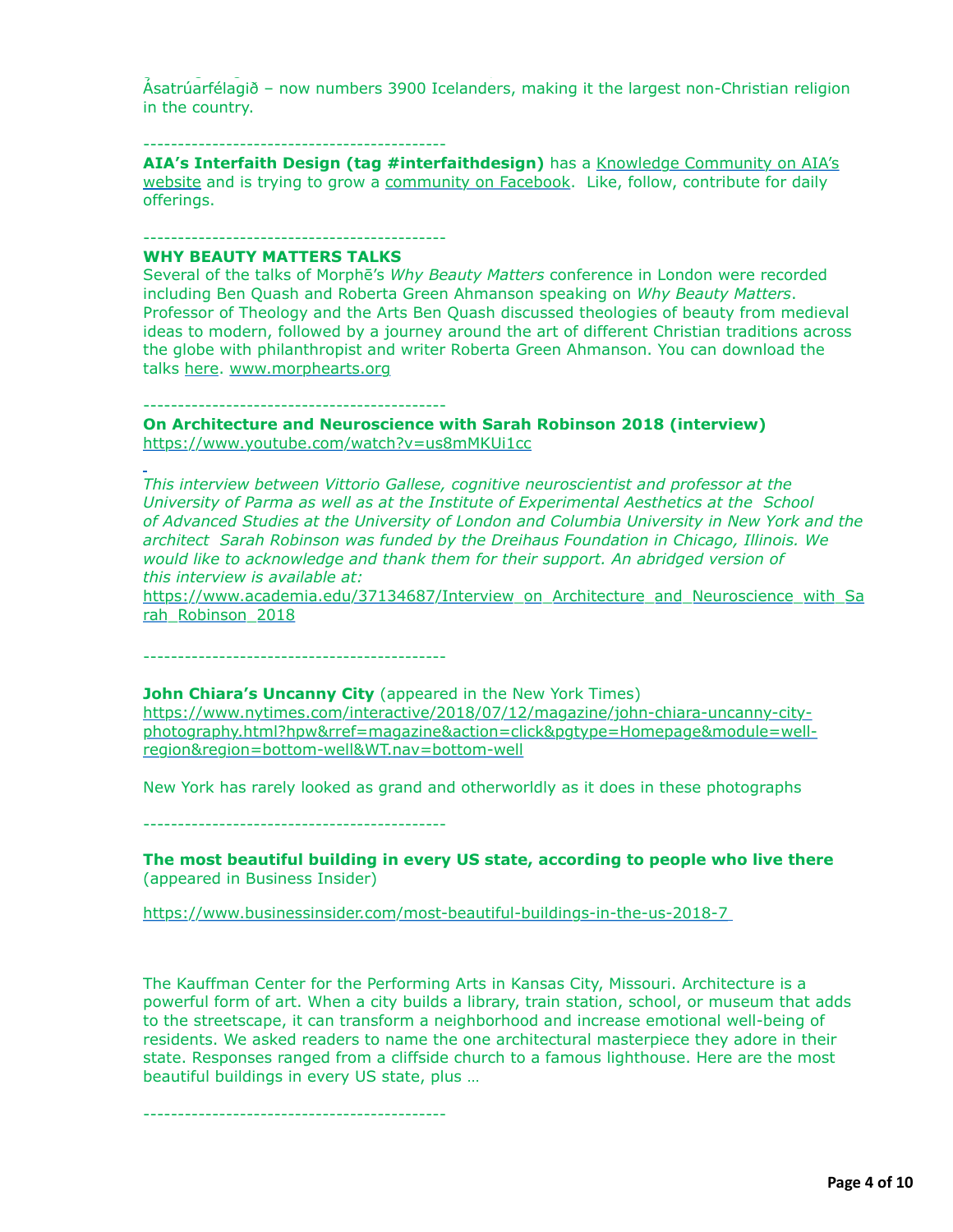## **Go Inside Jordan's Stunning City of Stone** (appear in National Geographic)

<https://www.nationalgeographic.com/travel/world-heritage/petra-jordan/>

The caves, temples, and tombs of Petra reveal an impressive civilization. The "Rose City" is a honeycomb of hand-hewn caves, temples, and tombs carved from blushing pink sandstone in the high desert of [Jordan](https://ib.adnxs.com/seg?add=1&redir=https%3A%2F%2Fwww.nationalgeographic.com%2Ftravel%2Fdestinations%2Fasia%2Fjordan%2F) some 2,000 years ago. Hidden by time and shifting sand, Petra tells of a lost civilization. Little is known about the Nabateans—a nomadic desert people whose kingdom rose up from these cliffs and peaks, and whose incredible wealth grew from the lucrative incense trade.

--------------------------------------------

**Branching out: why artist Andy Goldsworthy is leaving his comfort zone** (appeared in The Guardian)

[https://www.theguardian.com/artanddesign/2018/aug/03/from-stone-flows-to-hedge-swims](https://www.theguardian.com/artanddesign/2018/aug/03/from-stone-flows-to-hedge-swims-why-artist-andy-goldsworthy-is-branching-out?CMP=share_btn_link)why-artist-andy-goldsworthy-is-branching-out?CMP=share\_btn\_link

Andy Goldsworthy is currently organising ambitious landscape sculptures in Ohio, New Mexico and North Yorkshire, planning forthcoming commissions in Tasmania, the Netherlands and Patagonia, as well as launching *[Leaning into the Wind](http://www.leaningintothewind.com/)*, a new film about his artistic life. When artists become this successful, it gets harder for them to actually make art.

--------------------------------------------

## **A temple where sounds entwine to be one** (appeared in DNA India)

[http://www.dnaindia.com/ahmedabad/column-a-temple-where-sounds-entwine-to-be-one-](http://www.dnaindia.com/ahmedabad/column-a-temple-where-sounds-entwine-to-be-one-2635015)2635015

Sitting in the balcony, a few days ago, I was witnessing the rustling sound of the leaves, the quiet swarming of thousands of flying insects near the lampposts, intermittent sounds of rain and the ringing of the chime. At moments like this, one becomes poignantly aware of the entire 'universe' of sounds, standing and knocking at the 'temple of the ear' that are usually completely missed by us. A little later, as I sat down to tune the Saraswati Veena, there was another Aha moment! I realised that our ears not only hear various sounds and silence, they also perceive numerical quantity and relative value.

--------------------------------------------

**Vatican drafting guidelines on proper uses for sold churches** (appeared in Start Tribune)

[http://www.startribune.com/vatican-drafting-guidelines-on-proper-uses-for-sold](http://www.startribune.com/vatican-drafting-guidelines-on-proper-uses-for-sold-churches/487807761/)churches/487807761/

The Vatican is drafting guidelines to help Catholic dioceses find appropriate ways to decommission unneeded churches so they don't end up as discos, gymnasiums or gelato shops.

--------------------------------------------

**Densifying Death and High-Rise Cemeteries** (appeared in the Urban Developer)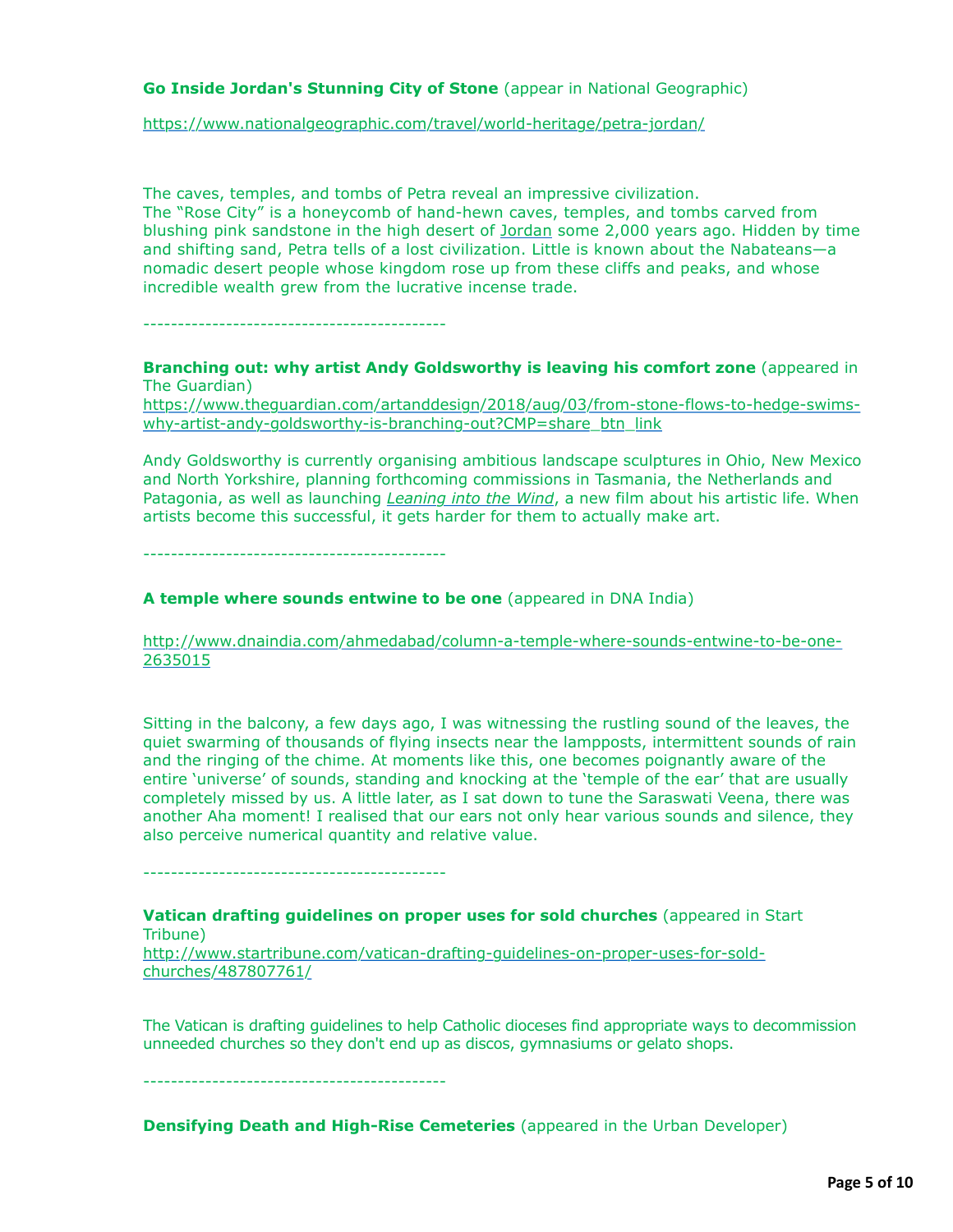On average, 350,000 people are born each day and 150,000 die. As our cities and communities grow outward, so do our cemeteries, which provide a sacred space to commemorate our loved ones who have passed.

--------------------------------------------

### **Smithsonian Channel Explores Hallowed Shrines, Temples, & Monuments Around the World in SACRED SHRINES (appeared in Broadway World)**

[https://www.broadwayworld.com/bwwtv/article/Smithsonian-Channel-Explores-Hallowed-](https://www.broadwayworld.com/bwwtv/article/Smithsonian-Channel-Explores-Hallowed-Shrines-Temples-Monuments-Around-the-World-in-SACRED-SHRINES-20180716)Shrines-Temples-Monuments-Around-the-World-in-SACRED-SHRINES-20180716

From the supposed tomb of King Arthur to ancient Egyptian temples once controlled by female priests, the world's religious sites are home to alluring [SECRETS](https://www.broadwayworld.com/bwwtv/tvshows/Secrets) and mysteries. This summer, [Smithsonian Channel](https://www.broadwayworld.com/bwwtv/tvnetworks/Smithsonian-Channel) brings back SACRED SITES to explore even more enigmatic religious sites found around the world. Featuring advanced scientific discoveries and archaeological research, new episodes will bring viewers to sanctified and historical locations stretching from Europe to North Africa, through the Mayan civilization in the Americas, across the path of the Camino de Santiago and more. SACRED SITES returns Monday, August 13 at 8 p.m. ET/PT on Smithsonian Channel.

--------------------------------------------

**With music, movies and food trucks, Twin Cities cemeteries mix sacred and secular** (appear in the Star Tribune)

[http://www.startribune.com/with-movies-bands-and-more-twin-cities-cemeteries-are-also-a](http://www.startribune.com/with-movies-bands-and-more-twin-cities-cemeteries-are-also-a-place-for-the-living/488904641/)place-for-the-living/488904641/

By hosting film screenings, concerts and even food trucks, Pioneers has joined a growing movement to lure the living through graveyard gates. Cemeteries around the country are expanding their activities beyond the typical Memorial Day services and history tours with everything from beer tastings to 5Ks.

--------------------------------------------

**Michelangelo's Masterpiece: Show Sheds Cinematographic Light on Sistine Chapel** (appeared in National Catholic Register) [http://www.ncregister.com/daily-news/michelangelos-masterpiece-show-sheds](http://www.ncregister.com/daily-news/michelangelos-masterpiece-show-sheds-cinematographic-light-on-sistine-chape)cinematographic-light-on-sistine-chape

A young artist searches the shape of the Carrara marble, awaiting inspiration.

It is Michelangelo searching for *David*.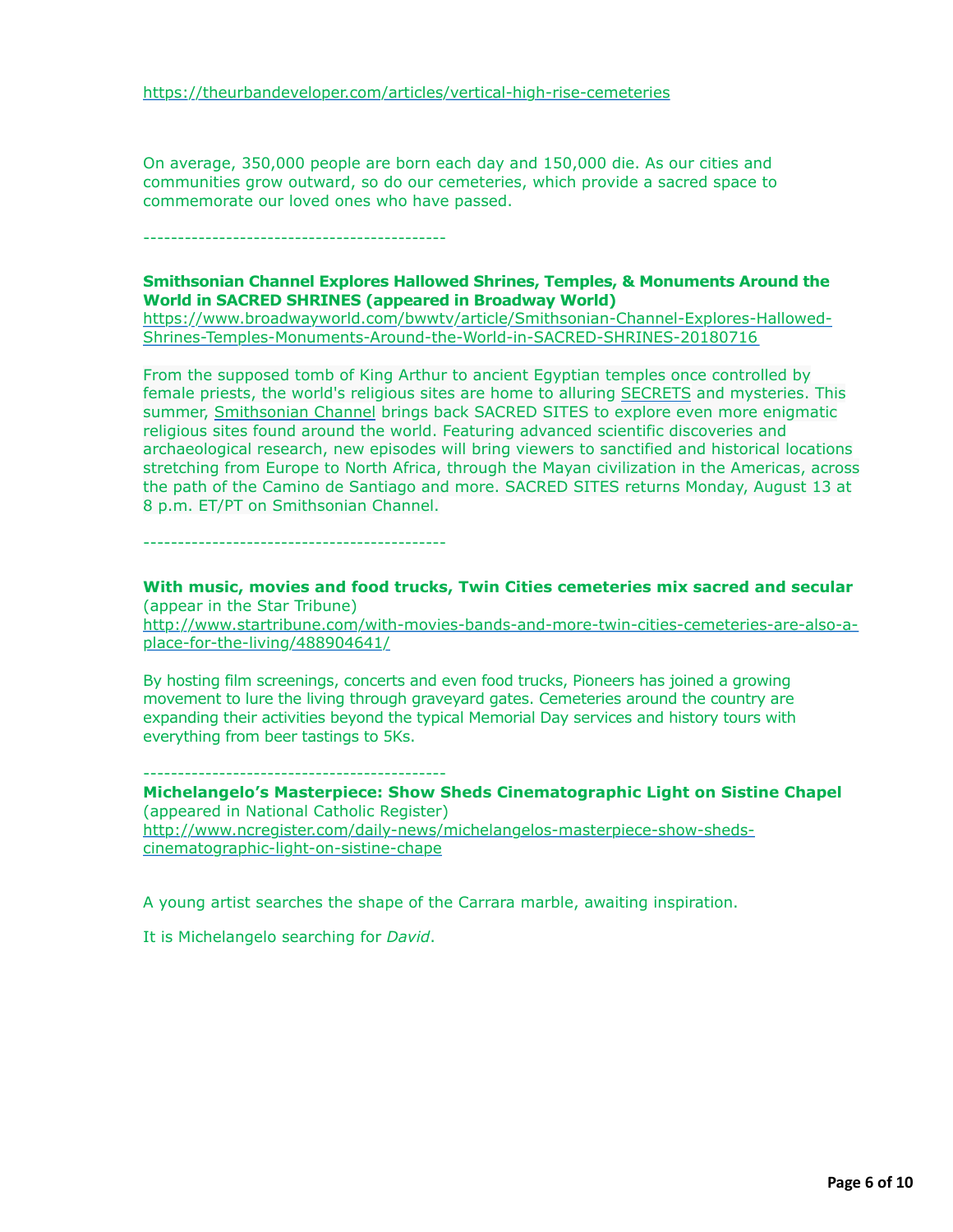This scene opens a Rome cinematographic experience that immerses the audience into the mind of one of the greatest sculptors amid his journey of painting the Sistine Chapel.

#### **NEW BOOKS**

Naomi Billingsley, *[The Visionary Art of William Blake: Christianity, Romanticism and the](https://www.amazon.com/Visionary-Art-William-Blake-Christianity/dp/178453983X/ref=sr_1_fkmr0_1?s=books&ie=UTF8&qid=1532998449&sr=1-1-fkmr0&keywords=The+Visionary+Art+of+William+Blake%3A+Ch) Pictorial Imagination* 

Leesa Fanning, *[Encountering the Spiritual in Contemporary Art](https://www.amazon.com/Encountering-Spiritual-Contemporary-Leesa-Fanning/dp/0300233655)*

#### **CONFERENCES**

**9/1/18 Call for Papers**: **Sacred Spaces in Transition:** "Knockin' on Heaven's Door". [Sacred Spaces in Transition: Late Antiquity–Early Middle Ages in Iberian Peninsula - Madrid](http://www.fasticongressuum.com/single-post/2018/07/14/CALL-01092018-Knockin%E2%80%99-on-Heaven%E2%80%99s-Door-Sacred-Spaces-in-Transition-Late-Antiquity%E2%80%93Early-Middle-Ages-in-Iberian-Peninsula---Madrid-Spain) (Spain) Additional link [here.](https://classicalstudies.org/scs-news/call-papers-sacred-spaces-transition?page=6)

#### --------------------------------------------

**9/7/18 – 9/8/18 and 11/10/18 – Visual Communication Symposia (England) Visual Communion:** the art, architecture and craft of the Eucharist. 'Visual Communion' is a series of symposia organised by Art and Christianity (A+C) exploring the Eucharist in relation to art, architecture and craft and asks how the visual arts have shaped and are shaped by the Eucharist. The first symposia will take place in Durham on 7&8 September and at Coventry Cathedral on 10 November. At Durham we're lucky enough to have the curators of both the Stonyhurst and Ushawcollections, who will present a remarkable selection of Eucharistic artefacts, many with extraordinary stories to tell alongside them. In Coventry we'll be asking how the Eucharist has developed through the 20th century and into the 21st, both in relation to Modernism and changing liturgical traditions. Full programmes and bookings are available at[artandchristianity.org/v-c.](https://artandchristianity.us16.list-manage.com/track/click?u=866d3ff493b0be87df10aaa31&id=0cf33e87c3&e=d49d711d8e)

[9/10/2018 Call for Posters and Papers: Decommissioning and Reusing Churches: Issues and](http://www.r3c.polito.it/news/decommissioning_and_reusing_churches_issues_and_research_perspectives_call_for_posters_and_papers) [Research Perspectives \(Vatican See\) Also see this page regarding the international](https://bce.chiesacattolica.it/2018/07/03/dio-non-abita-piu-qui-martedi-10-luglio-la-presentazione/) conference.

--------------------------------------------

**9/20-21/18 Mind and Brain Conference** in Flint, United States of America Academic conference addressing traditional topics such as epistemology, cognition, reasoning, theory of action, consciousness, and philosophy of mind; topics may have a theoretical, practical or historical focus.

Enquiries: [anderson@cognethic.org](mailto:anderson@cognethic.org) Web address:<https://cognethic.org/events/2017/9/14/mind-and-brain-a6se3>

--------------------------------------------

### **4th October 2018, RIBA Smart Practice Conference**

Cambridge, Cambridgeshire, United Kingdom

Website: <http://go.evvnt.com/244441-0?pid=80>

Contact person: Chantal Nunes

This year's RIBA Smart Practice Conference boasts an impressive line-up of speakers including Neil Gillespie, Director of Reiach and Hall Architects. Can you afford not to be there?

Deadline for abstracts/proposals: 3rd October 2018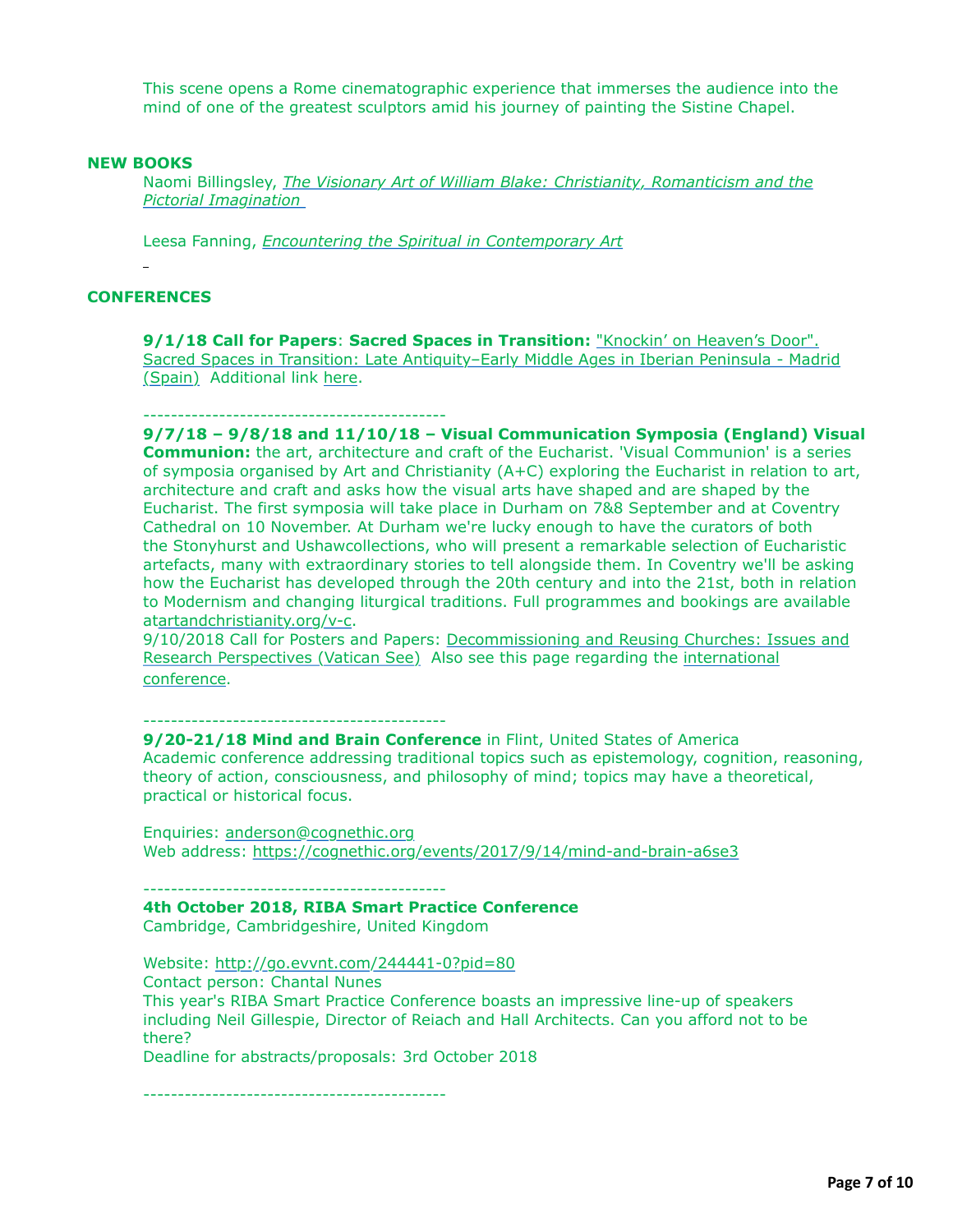## **11/4/18 [Catholic Arts Guild Formed in Beauty Conference & Gala, Chicago](https://www.catholicartguild.org/conference2018)**

On November 4, the Catholic Art Guild will host its second annual conference with leading artists, architects & theologians, to rediscover the power of Beauty in the modern world.

--------------------------------------------

**7th to 9th February 2019, 8th International Conference Buddhism & Australia** Perth, Western Australia, Australia

Website: [http://www.buddhismandaustralia.com](http://www.buddhismandaustralia.com/) Contact person: Marju Broder

International Conference Buddhism & Australia investigates the history, current and future directions of Buddhism, and is a platform for scientists and Buddhists to present their latest researches on Buddhism.

Organized by: Buddhism & Australia Deadline for abstracts/proposals: 20th October 2018

#### **EDUCATION**

**11/5/18 – 12/3/18 [NYU's Placemaking and Placekeeping Course](https://www.sps.nyu.edu/professional-pathways/courses/ECDV1-CE5300-placemaking-and-placekeeping.html)** Creative placemaking—a term and field of practice promoted by the National Endowment for the Arts and ArtPlace, among others—has, in the last decade, become the go-to approach to the regeneration of neighborhoods in cities large and small. Popular forms of placemaking include cultural events and programming, pop-up and pilot interventions, asset mapping, cultural planning, and citywide tool kits, as well as new public spaces, buildings, and developments. When executed well—with and for communities—these initiatives have a catalytic impact on the health, environment, and local economic development of neighborhoods and cities. When conceived and implemented poorly, placemaking efforts exacerbate social and economic inequalities, contributing to displacement and other negative impacts.

#### **DESIGN**

#### **9/4/18 – [Social Equity Design Deadline](http://www.aiabaltimore.org/announcing-the-social-equity-design-award-in-collaboration-with-the-neighborhood-design-center/) for projects for AIA Baltimore**

--------------------------------------------

**The Sculptural Symbolism of the New Church of Santiago de Antas** (appear in Yatzer) <https://www.yatzer.com/new-church-santiago-de-antas>

Located in Vila Nova de Famalicão, a small town in northern Portugal, the New Church of Santiago de Antas by local architect Hugo Correia boldly eschews the architectural typology of Catholic churches for an idiosyncratic design of sculptural resplendence.

--------------------------------------------

## **Álvaro Siza Construit Une Chapelle Autosuffisante Dans L'algarve, Un Retour À La Sobriété Architecturale**

[https://archicree.com/realisations/alvaro-siza-construit-une-chapelle-autosuffisante-dans](https://archicree.com/realisations/alvaro-siza-construit-une-chapelle-autosuffisante-dans-lalgarve-un-retour-a-la-sobriete-architecturale/)lalgarve-un-retour-a-la-sobriete-architecturale/

The article is in French but the photos don't need translation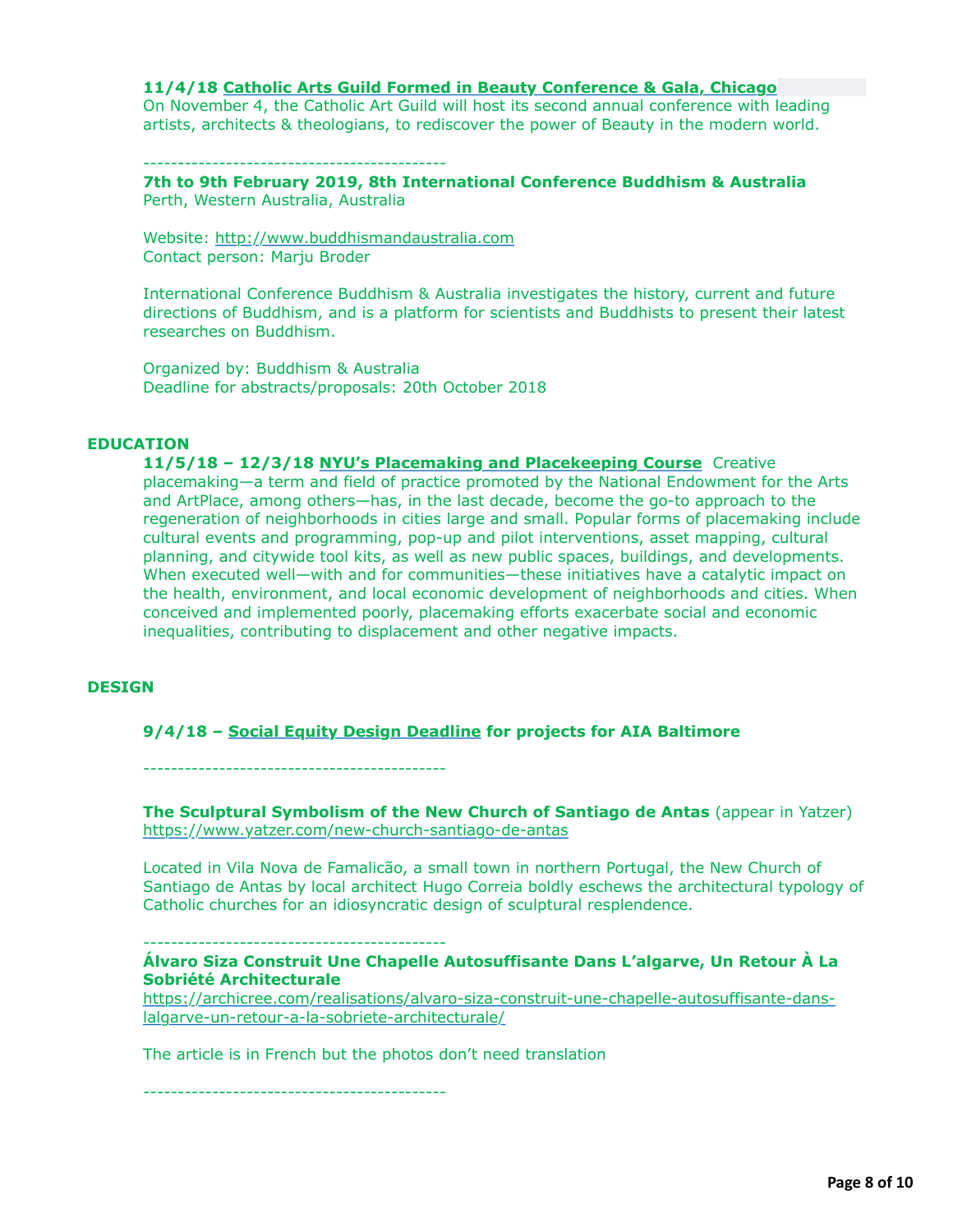### **cerejeira fontes inserts a wooden space of absolute 'restless silence' into a chapel in portugal**

[https://www.designboom.com/architecture/cerejeira-fontes-chapel-restoration-portugal](https://www.designboom.com/architecture/cerejeira-fontes-chapel-restoration-portugal-braga-07-02-18/)braga-07-02-18/

[https://www.archdaily.com/896825/imaculada-and-cheia-de-graca-chapel-cerejeira-fontes](https://www.archdaily.com/896825/imaculada-and-cheia-de-graca-chapel-cerejeira-fontes-architects)architects

cerejeira fontes arquitectos has completed the restoration of the imaculada [chapel](https://www.designboom.com/tag/church-architecture-and-design/) in braga, a northern city of [portugal](https://www.designboom.com/tag/architecture-in-portugal/). to transform the interior of the 1940s-era stone chapel, the studio inserted a canopy structure comprised densely of vertical wooden members, taking advantage of the height of the existing space. this intervention, the cheia de graca chapel, was designed to recall the image of a forest — its 'trunks' a filter between the espaco sagrado, the sacred space, and the *espaço profano,* the unholy space.

--------------------------------------------

## **New Unesco World Heritage Sites in East and South Asia: how and when to visit, and what you can expect**

[https://www.scmp.com/lifestyle/travel-leisure/article/2153524/new-unesco-world-heritage](https://www.scmp.com/lifestyle/travel-leisure/article/2153524/new-unesco-world-heritage-sites-east-and-south-asia-how-and)sites-east-and-south-asia-how-and

Mount Fanjingshan in China, historic buildings in Mumbai, hidden Christian sites around Nagasaki, and mountain monasteries in South Korea are all new on Unesco's World Heritage Sites list. Here's the lowdown on visiting them

--------------------------------------------

## **MAPA's sacromonte chapel in uruguay respects the landscape by denying its confinement**

[https://www.designboom.com/architecture/mapa-sacromonte-chapel-uruguay-landscape-07-](https://www.designboom.com/architecture/mapa-sacromonte-chapel-uruguay-landscape-07-05-2018/) 05-2018/

among the vineyards and rolling hills of [uruguay's](https://www.designboom.com/tag/architecture-in-uruguay/) sacromonte landscape, MAPA presents their sacred 'sacromonte chapel.' as the studio recognizes the 'ancient intensity' of the landscape, the [chapel](https://www.designboom.com/tag/church-architecture-and-design/) blends with its surroundings and amplifies the sensorial experience of nature. as it is sited on one of the highest and least obstructed areas of sacromonte, it can be seen from afar while offering a sweeping perspective from within.

--------------------------------------------

# **A Pratt Student's Immersion in Mikvah Design** (appeared in Chabad.org)

[https://www.chabad.org/news/article\\_cdo/aid/4055637/jewish/A-Pratt-Students-Immersion](https://www.chabad.org/news/article_cdo/aid/4055637/jewish/A-Pratt-Students-Immersion-in-Mikvah-Design.htm)in-Mikvah-Design.htm

The spaces that house *[mikvahs](https://www.chabad.org/theJewishWoman/article_cdo/aid/323424/jewish/Mikvah.htm)* have a plethora of different aesthetics, ranging from the bare bones functionality of a European *shtetl* to an opulent spa at the Four Seasons. But after spending a summer in Israel in which she visited many ancient and historic mikvahsin Safed and around Israel, recent art-school graduate Rachel Udkoff decided to design a reimagined *mikvah* space for her senior thesis project at the Pratt Institute in Brooklyn, N.Y. Not only did the project impress and educate her professors, it led to her first professional commission designing a new *mikvah* in [Newfoundland, Canada](https://www.chabad.org/news/article_cdo/aid/3596308/jewish/Newfoundland-the-Next-Frontier-to-Draw-Chabad-to-Its-Shores.htm).